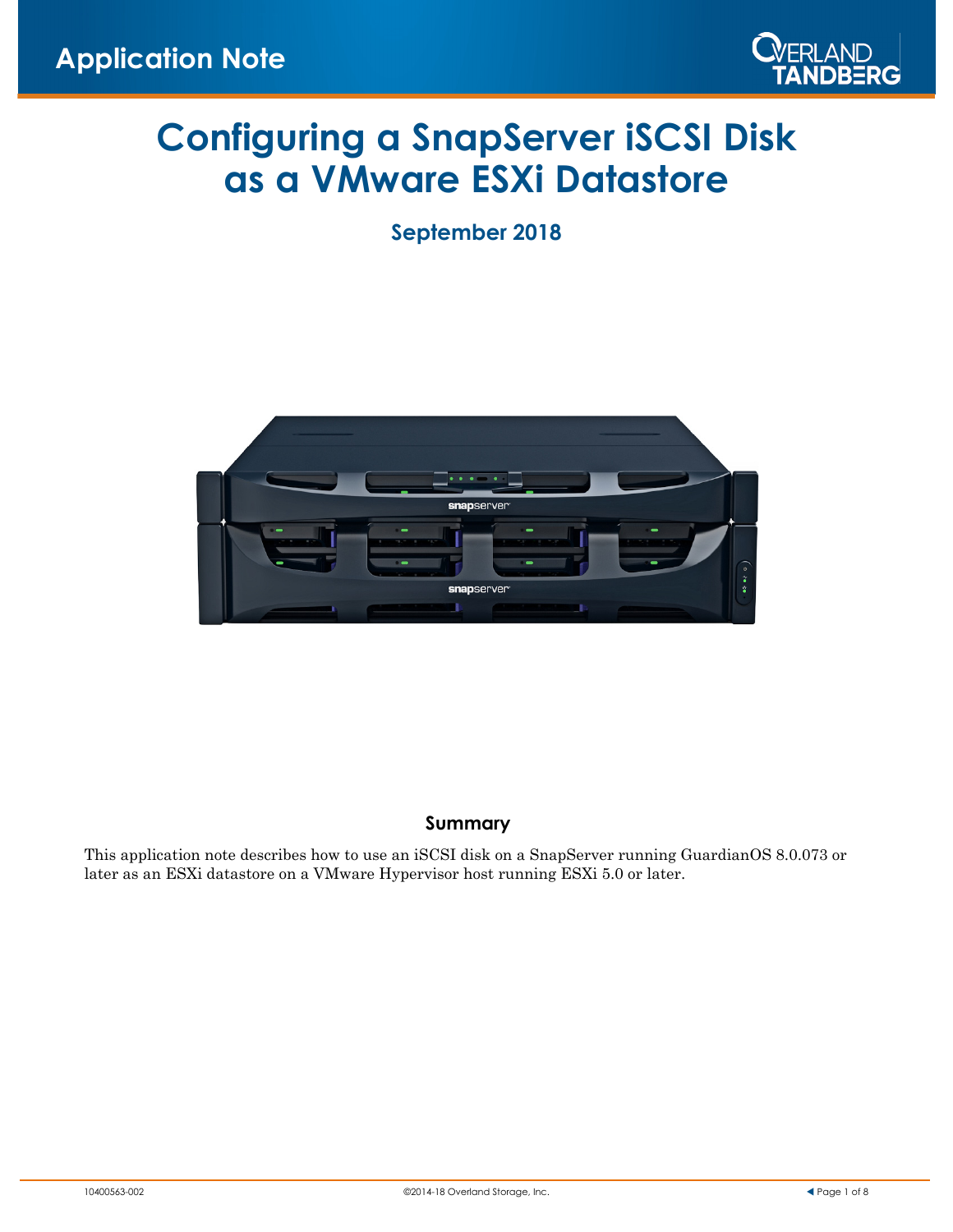### **Required Information, Tools, and Files**

Before you begin these procedures, the following information, tools, and files are required.

#### **Prerequisites**

Prior to performing these procedures:

- **•** Be sure you are running SnapServer GOS 8.0.073 or greater.
- If needed, access additional information on SnapServer found at the following links: https://www.overlandstorage.com/products/snapserver/index.aspx <http://docs.overlandstorage.com/snapserver>

This document assumes the reader is familiar with VMware vSphere Client, vSphere Web Client, or vCenter Server as required in the VMware environment. Additional information can be obtained through VMware's online knowledge base.

#### **Best Practices**

- **•** While both Traditional and Dynamic RAID support iSCSI targets for use as VMware datastores, Traditional RAID provides better response to the high input/output operations per second (IOPS) load exercised by VMware hosts.
- Solid State Drives *(SSD)* are recommended for the SnapServer storage to provide lower latency and higher IOPS than traditional hard disk drives.
- A 10gig Ethernet connection between the VMware host and SnapServer is recommended for higher throughput to iSCSI datastores.
- **•** If multiple Ethernet interfaces are used on the SnapServer to support access to the iSCSI targets by the VMware host, they should be bonded together in load balancing or failover mode when connected to the same subnet. To use iSCSI MPIO, configure the interfaces as standalone on different subnets.
- **•** Create thick provisioned eager zeroed virtual disks (VMDKs) on SnapServer iSCSI datastores for the best disk I/O throughput for guest virtual machines.

### **Creating a SnapServer iSCSI Disk**

Perform the following steps to create an iSCSI Disk on a SnapServer:

- **1.** Use the SnapServer Web Management Interface to log into the **server**.
- <span id="page-1-0"></span>**2.** Browse to Storage > iSCSI and click Create iSCSI Disk.

| snapserver    |               | Snap7654321-TP |                   |                           |                       |          |       |                            |  |  |
|---------------|---------------|----------------|-------------------|---------------------------|-----------------------|----------|-------|----------------------------|--|--|
| <b>SERVER</b> |               | <b>NETWORK</b> | <b>STORAGE</b>    |                           | <b>SECURITY</b>       |          |       | <b>MONITOR MAINTENANCE</b> |  |  |
|               | Storage Pools | Volumes        |                   | Quotas Snapshots          | <b>ISCSI</b>          | Snap ECR | Disks | <b>RDX QuikStor</b>        |  |  |
|               |               |                |                   |                           |                       |          |       |                            |  |  |
| <b>iSCSI</b>  |               |                |                   |                           |                       |          |       |                            |  |  |
|               |               |                |                   | There are no iSCSI disks. |                       |          |       |                            |  |  |
|               |               |                |                   |                           |                       |          |       |                            |  |  |
|               |               |                | Create iSCSI Disk |                           | <b>VSS/VDS Access</b> | Close    |       |                            |  |  |

NOTE: It may be necessary to make space available for iSCSI disks on existing RAIDs or storage pools by deleting or resizing existing volumes or reducing snapshot reservation.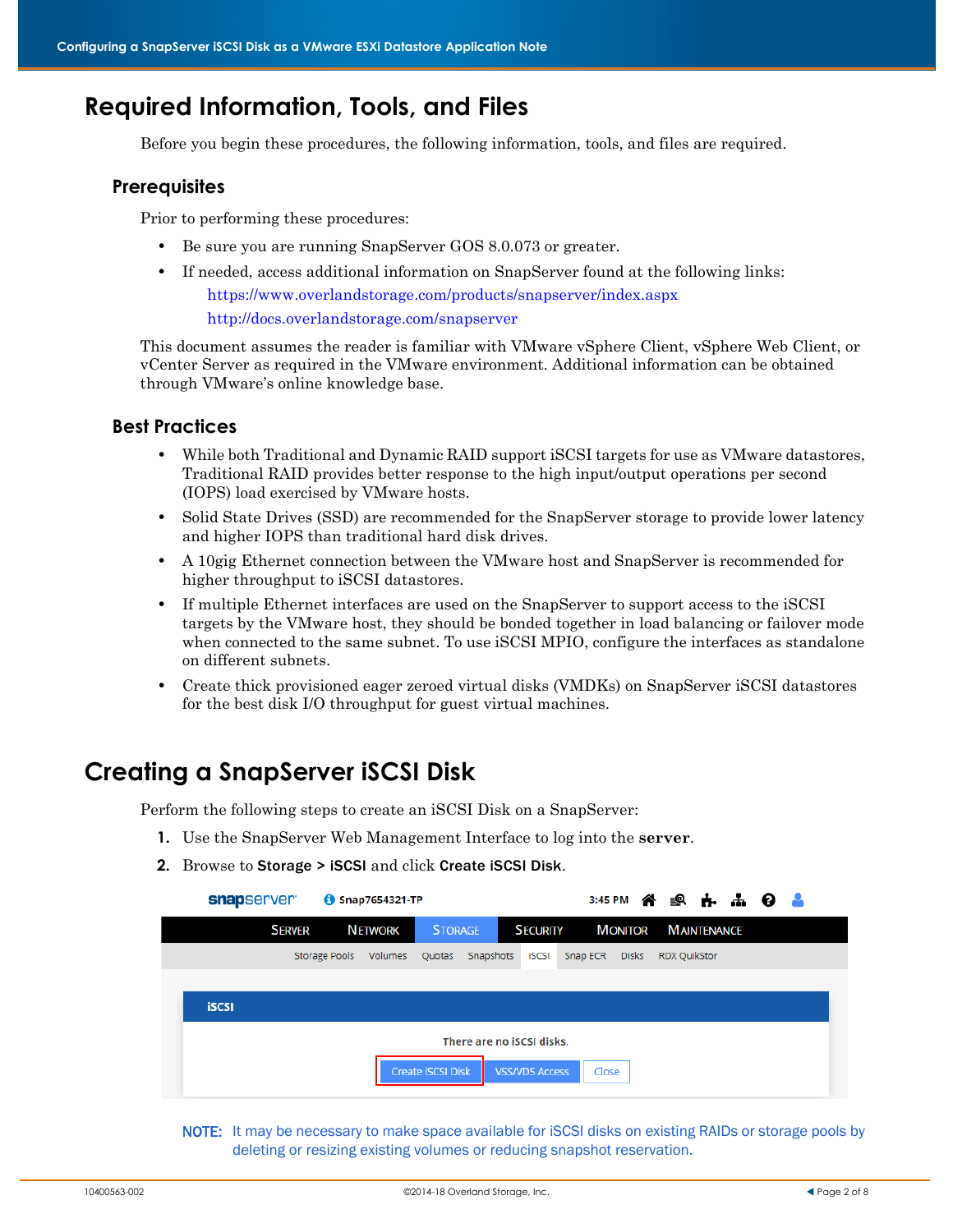- **3.** Provide the following **details**:
	- **•** Name of the RAID Set or Storage Pool to be used.
	- **•** iSCSI Disk Name (or accept the default name).
	- **•** Size of the disk.
	- **•** One or more **IQNs** of VMware hosts that will connect to this iSCSI disk.
	- **•** If authentication enforcement is desired, check the Enable CHAP Logon box and enter the CHAP User Name and Target Secret.

|                                                                                                                                                                                                                                                                                                                                                                                                                                                                  | <b>SERVER</b>                            | <b>NETWORK</b> | <b>STORAGE</b> |                      | <b>SECURITY</b> |                                                                                | <b>MONITOR</b> |                     | <b>MAINTENANCE</b> |  |  |
|------------------------------------------------------------------------------------------------------------------------------------------------------------------------------------------------------------------------------------------------------------------------------------------------------------------------------------------------------------------------------------------------------------------------------------------------------------------|------------------------------------------|----------------|----------------|----------------------|-----------------|--------------------------------------------------------------------------------|----------------|---------------------|--------------------|--|--|
|                                                                                                                                                                                                                                                                                                                                                                                                                                                                  | <b>Storage Pools</b>                     | Volumes        | Quotas         | Snapshots            | <b>ISCSI</b>    | Snap ECR                                                                       | <b>Disks</b>   | <b>RDX QuikStor</b> |                    |  |  |
| <b>Create iSCSI Disk</b>                                                                                                                                                                                                                                                                                                                                                                                                                                         |                                          |                |                |                      |                 |                                                                                |                |                     |                    |  |  |
| <b>Storage Pool</b>                                                                                                                                                                                                                                                                                                                                                                                                                                              | Head Unit Storage (10.44 GB available) ▼ |                |                |                      |                 |                                                                                |                |                     |                    |  |  |
| <b>iSCSI Disk Name</b>   iscsi0                                                                                                                                                                                                                                                                                                                                                                                                                                  |                                          |                |                |                      |                 |                                                                                |                |                     |                    |  |  |
| Size                                                                                                                                                                                                                                                                                                                                                                                                                                                             | 10.44                                    | GB <b>v</b>    |                |                      |                 | (Max. size is 10.44 GB. View Manage Volume Sizes to increase available space.) |                |                     |                    |  |  |
| Specify up to 10 iSCSI initiators below using the iSCSI Qualified Name (IQN) format.<br>IQN examples: "iqn.2001-04.com.example" or "iqn.2001-04.com.example:storage.disk2.sys1.xyz".<br>Warning: If you specify more than one iSCSI initiator, be aware that uncontrolled simultaneous access of multiple initiators to the same iSCSI<br>target can result in data corruption. Only specify multiple initiators if your environment or application supports it. |                                          |                |                |                      |                 |                                                                                |                |                     |                    |  |  |
| 1.<br>2.<br>3.<br>4.                                                                                                                                                                                                                                                                                                                                                                                                                                             |                                          |                |                | 6.<br>7.<br>8.<br>9. |                 |                                                                                |                |                     |                    |  |  |
| 5.                                                                                                                                                                                                                                                                                                                                                                                                                                                               |                                          |                |                | 10.                  |                 |                                                                                |                |                     |                    |  |  |
| Enable CHAP Logon<br>◡                                                                                                                                                                                                                                                                                                                                                                                                                                           |                                          |                |                |                      |                 |                                                                                |                |                     |                    |  |  |
| User Name                                                                                                                                                                                                                                                                                                                                                                                                                                                        |                                          |                |                |                      |                 |                                                                                |                |                     |                    |  |  |
| <b>Target Secret</b><br>Confirm Target Secret                                                                                                                                                                                                                                                                                                                                                                                                                    |                                          |                |                |                      |                 | (Minimum 12 characters)                                                        |                |                     |                    |  |  |

- **4.** Click Create iSCSI Disk.
- **5.** At the verification page, click Create iSCSI Disk again.
- <span id="page-2-0"></span>**6.** Verify that the **iSCSI Disk** was created with provided details.

|                               | <b>SERVER</b>                                    | <b>NETWORK</b>      | <b>STORAGE</b> |           | <b>SECURITY</b> |                       | <b>MONITOR</b> | <b>MAINTENANCE</b>    |             |          |
|-------------------------------|--------------------------------------------------|---------------------|----------------|-----------|-----------------|-----------------------|----------------|-----------------------|-------------|----------|
|                               | <b>Storage Pools</b>                             | <b>Volumes</b>      | Quotas         | Snapshots | <b>ISCSI</b>    | Snap ECR              | <b>Disks</b>   | <b>RDX OuikStor</b>   |             |          |
|                               |                                                  |                     |                |           |                 |                       |                |                       |             |          |
| <b>iSCSI</b>                  |                                                  |                     |                |           |                 |                       |                |                       |             |          |
|                               |                                                  |                     |                |           |                 |                       |                |                       |             |          |
| <b>iSCSI Disks (1)</b>        |                                                  | <b>Storage Pool</b> |                | Status /  |                 | <b>Active Clients</b> |                | <b>Authentication</b> | <b>Size</b> |          |
| $\left  \right\rangle$ iscsi0 |                                                  | Head Unit Storage   |                | OK        |                 | $\mathbf{O}$          |                | <b>None</b>           |             | 10.44 GB |
|                               | ign.1977-10.com.snapserver:snap7654321-tp:iscsi0 |                     |                |           |                 |                       |                |                       |             |          |

**7.** Repeat [Steps 2–](#page-1-0)[6](#page-2-0) for additional iSCSI disks that are to be used for VMware datastores.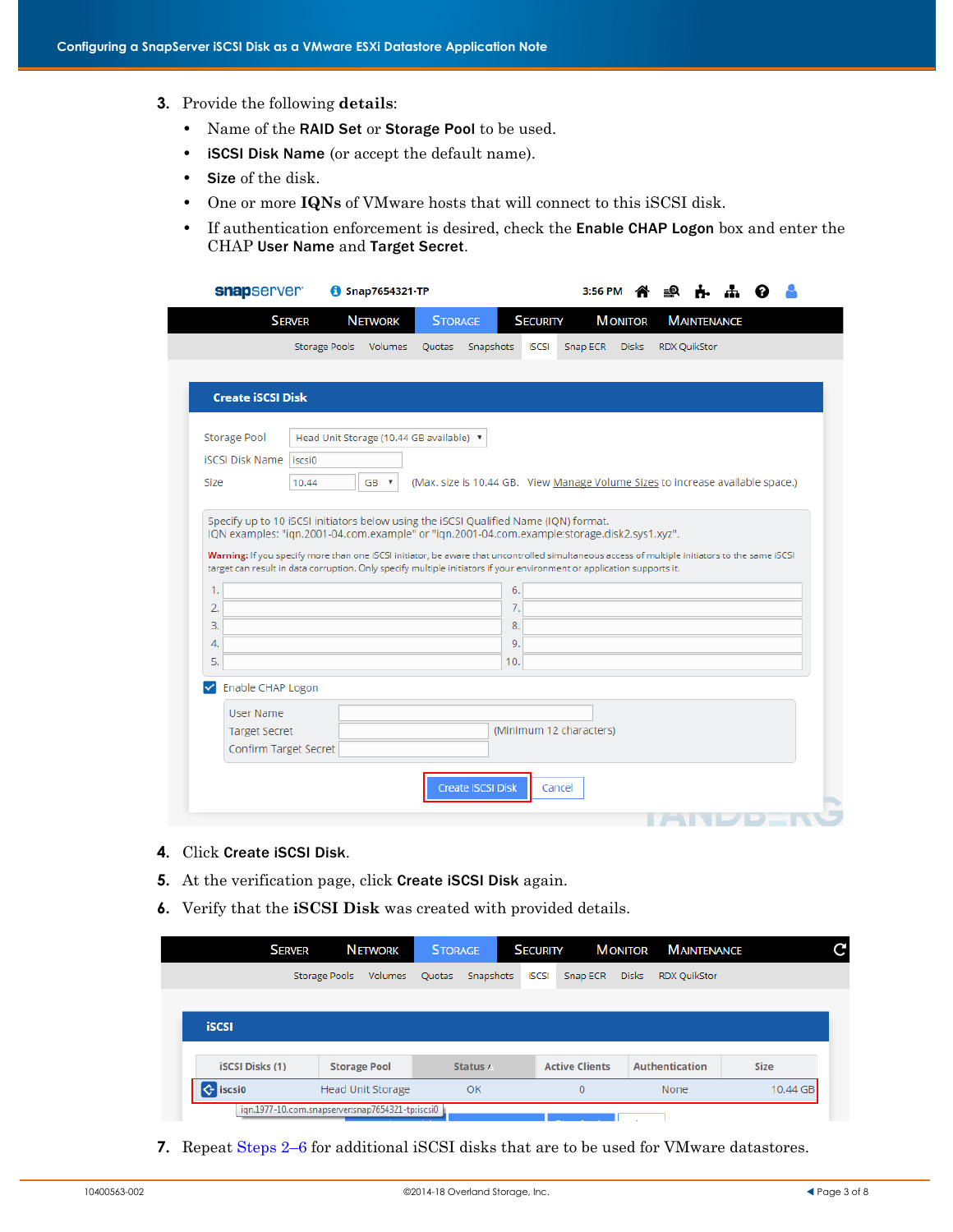## **Connecting the VMware iSCSI Software Adapter to SnapServer iSCSI Targets**

NOTE: The examples below use vSphere Client. The configuration is similar in other VMware interfaces.

- **1.** Connect to the VMware host using **VMware vSphere Client**, **vSphere Web Client**, or **vCenter Server**.
- <span id="page-3-0"></span>**2.** Navigate to Configuration > Storage Adapters and click the iSCSI Software Adapter name (for example, **vmhba33**).

| <b>Hardware</b>                    | <b>Storage Adapters</b>                                  |                                         | Add                      | Remove                                  | Refresh                              | Rescan All    |
|------------------------------------|----------------------------------------------------------|-----------------------------------------|--------------------------|-----------------------------------------|--------------------------------------|---------------|
| <b>Health Status</b>               | Device                                                   | Type                                    | <b>WWN</b>               |                                         |                                      |               |
| Processors                         | <b>iSCSI Software Adapter</b>                            |                                         |                          |                                         |                                      |               |
|                                    | <b>O</b><br>vmhba33                                      | <b>iSCSI</b>                            |                          | ign.1998-01.com.vmware:ecksi2-713b63d8: |                                      |               |
| Memory                             | 2 port SATA IDE Controller (ICH9)                        |                                         |                          |                                         |                                      |               |
| Storage                            | vmhba0<br>G                                              | <b>Block SCSI</b>                       |                          |                                         |                                      |               |
| Networking                         | e<br>vmhba32                                             | <b>Block SCSI</b>                       |                          |                                         |                                      |               |
| Storage Adapters                   | <b>Dell SAS 6/iR Integrated</b>                          |                                         |                          |                                         |                                      |               |
| <b>Network Adapters</b>            | vmhba1<br>a                                              | <b>Block SCSI</b>                       |                          |                                         |                                      |               |
| <b>Advanced Settings</b>           |                                                          |                                         |                          |                                         |                                      |               |
| <b>Power Management</b>            |                                                          |                                         |                          |                                         |                                      |               |
| <b>Software</b>                    |                                                          |                                         |                          |                                         |                                      |               |
|                                    | <b>Details</b>                                           |                                         |                          |                                         |                                      |               |
| <b>Licensed Features</b>           |                                                          |                                         |                          |                                         |                                      |               |
| <b>Time Configuration</b>          | vmhba33<br>Model:                                        | <b>iSCSI Software Adapter</b>           |                          |                                         |                                      | Properties    |
| <b>DNS and Routing</b>             | <b>iSCSI Name:</b>                                       | ign. 1998-01.com.vmware:ecksi2-713b63c8 |                          |                                         |                                      |               |
| <b>Authentication Services</b>     | <b>ISCST Alias:</b>                                      |                                         |                          |                                         |                                      |               |
| Virtual Machine Startup/Shutdown   | Connected Targets: 2                                     | Devices: 2                              | Paths:<br>$\overline{2}$ |                                         |                                      |               |
| Virtual Machine Swapfile Location  |                                                          |                                         |                          |                                         |                                      |               |
| <b>Security Profile</b>            | Devices Paths<br><b>View:</b>                            |                                         |                          |                                         |                                      |               |
| Host Cache Configuration           | Name                                                     |                                         |                          | Identifier                              |                                      | $\wedge$      |
| <b>System Resource Reservation</b> | LIO-ORG iSCSIDisk (naa.6001405c838680e8a984a53aabc99929) |                                         |                          |                                         | naa.6001405c838680e8a984a53aabc99929 | ы             |
| <b>Agent VM Settings</b>           | $\,$ $\,$                                                |                                         |                          |                                         |                                      | $\rightarrow$ |
| <b>Advanced Settings</b>           |                                                          |                                         |                          |                                         |                                      |               |

If no iSCSI Software Adapter is listed, click Add on the Storage Adapters title bar and choose Add Software iSCSI Adapter when prompted to add it. Then, repeat [Step 2.](#page-3-0)

**3.** Click Properties in the Details section.

| <b>Hardware</b>                    | <b>Storage Adapters</b>                                  |                               |                                         |            | Add            | Remove                                  | Refresh                              | Rescan All    |              |
|------------------------------------|----------------------------------------------------------|-------------------------------|-----------------------------------------|------------|----------------|-----------------------------------------|--------------------------------------|---------------|--------------|
| <b>Health Status</b>               | Device                                                   |                               | Type                                    | <b>WWN</b> |                |                                         |                                      |               |              |
| <b>Processors</b>                  | <b>iSCSI Software Adapter</b>                            |                               |                                         |            |                |                                         |                                      |               |              |
|                                    | vmhba33<br>⊝                                             |                               | <b>iSCSI</b>                            |            |                | ign.1998-01.com.vmware:ecksi2-713b63c8: |                                      |               |              |
| Memory                             | 2 port SATA IDE Controller (ICH9)                        |                               |                                         |            |                |                                         |                                      |               |              |
| Storage                            | vmhba0<br>a                                              |                               | <b>Block SCST</b>                       |            |                |                                         |                                      |               |              |
| Networking                         | vmhba32<br>a                                             |                               | <b>Block SCSI</b>                       |            |                |                                         |                                      |               |              |
| Storage Adapters                   | <b>Dell SAS 6/iR Integrated</b>                          |                               |                                         |            |                |                                         |                                      |               |              |
| <b>Network Adapters</b>            | vmhba1<br>⊝                                              |                               | <b>Block SCST</b>                       |            |                |                                         |                                      |               |              |
| <b>Advanced Settings</b>           |                                                          |                               |                                         |            |                |                                         |                                      |               |              |
| <b>Power Management</b>            |                                                          |                               |                                         |            |                |                                         |                                      |               |              |
|                                    |                                                          |                               |                                         |            |                |                                         |                                      |               |              |
| Software                           | <b>Details</b>                                           |                               |                                         |            |                |                                         |                                      |               |              |
| <b>Licensed Features</b>           |                                                          |                               |                                         |            |                |                                         |                                      |               |              |
| <b>Time Configuration</b>          | vmhba33                                                  |                               |                                         |            |                |                                         |                                      | Properties    |              |
| <b>DNS and Routing</b>             | Model:                                                   | <b>iSCSI Software Adapter</b> |                                         |            |                |                                         |                                      |               |              |
| <b>Authentication Services</b>     | <b>iSCSI Name:</b>                                       |                               | ign. 1998-01.com.vmware:ecksi2-713b63c8 |            |                |                                         |                                      |               |              |
| Virtual Machine Startup/Shutdown   | <b>iSCSI Alias:</b>                                      |                               |                                         |            |                |                                         |                                      |               |              |
|                                    | Connected Targets: 2                                     |                               | Devices: 2                              | Paths:     | $\overline{2}$ |                                         |                                      |               |              |
| Virtual Machine Swapfile Location  | Devices Paths<br>View:                                   |                               |                                         |            |                |                                         |                                      |               |              |
| <b>Security Profile</b>            |                                                          |                               |                                         |            |                |                                         |                                      |               |              |
| <b>Host Cache Configuration</b>    | Name                                                     |                               |                                         |            | Identifier     |                                         |                                      |               | Α            |
| <b>System Resource Reservation</b> | LIO-ORG iSCSIDisk (naa.6001405c838680e8a984a53aabc99929) |                               |                                         |            |                |                                         | naa.6001405c838680e8a984a53aabc99929 |               | $\checkmark$ |
| <b>Agent VM Settings</b>           | $\checkmark$                                             |                               |                                         |            |                |                                         |                                      | $\rightarrow$ |              |
|                                    |                                                          |                               |                                         |            |                |                                         |                                      |               |              |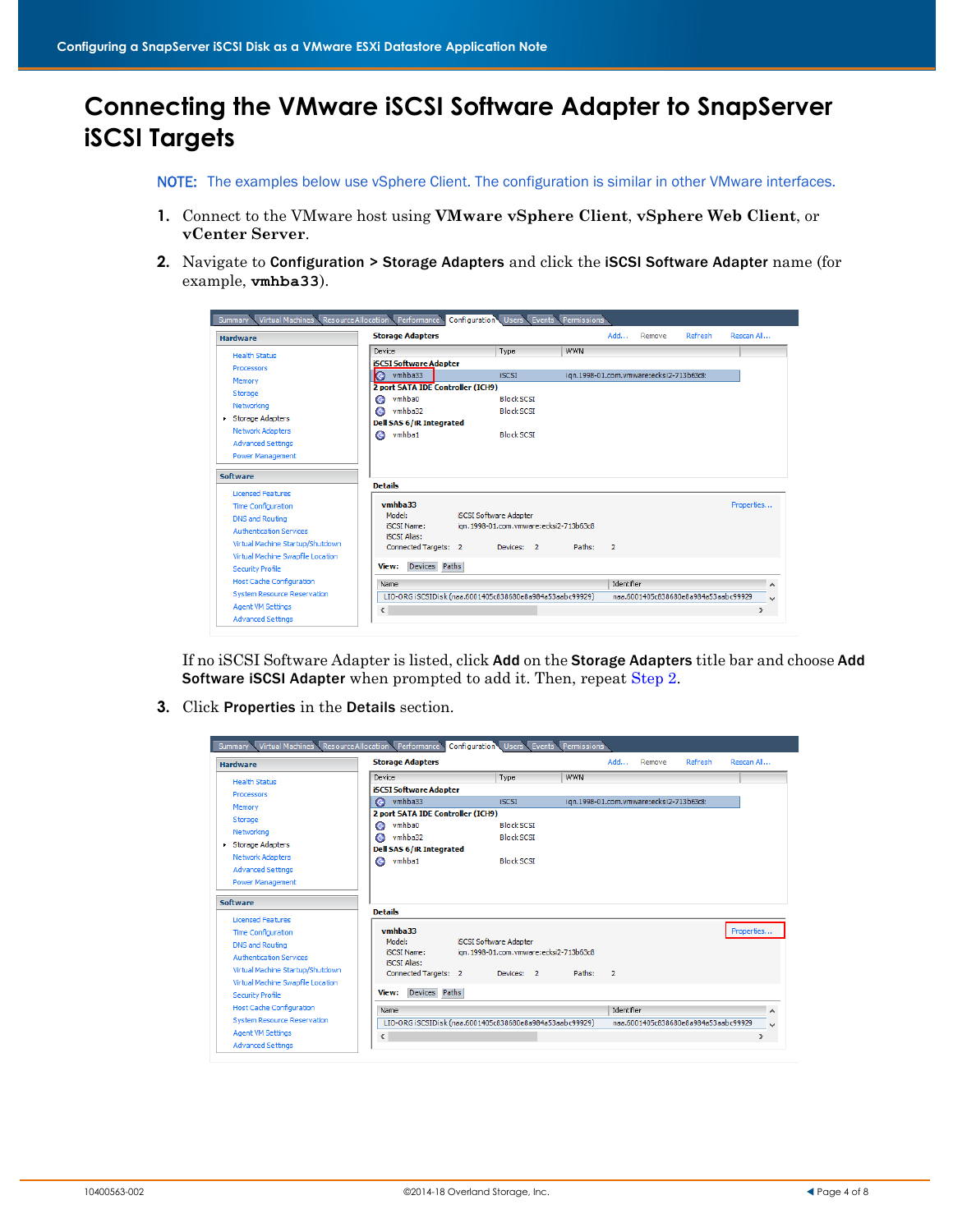**4.** In the Properties screen, select the Dynamic Discovery tab and click Add.

| iSCSI Initiator (vmhba33) Properties                                               |     |        | п        | $\times$ |
|------------------------------------------------------------------------------------|-----|--------|----------|----------|
| General   Network Configuration   Dynamic Discovery   Static Discovery             |     |        |          |          |
| <b>Send Targets</b>                                                                |     |        |          |          |
| Discover iSCSI targets dynamically from the following locations (IPv4, host name): |     |        |          |          |
| <b>iSCSI Server Location</b>                                                       |     |        |          |          |
|                                                                                    |     |        |          |          |
|                                                                                    |     |        |          |          |
|                                                                                    |     |        |          |          |
|                                                                                    |     |        |          |          |
|                                                                                    |     |        |          |          |
|                                                                                    |     |        |          |          |
|                                                                                    |     |        |          |          |
|                                                                                    |     |        |          |          |
|                                                                                    |     |        |          |          |
|                                                                                    |     |        |          |          |
|                                                                                    |     |        |          |          |
|                                                                                    |     |        |          |          |
|                                                                                    |     |        |          |          |
|                                                                                    |     |        |          |          |
|                                                                                    |     |        |          |          |
|                                                                                    |     |        |          |          |
|                                                                                    | Add | Remove | Settings |          |
|                                                                                    |     |        |          | Close    |

- NOTE: Alternatively, you can connect the VMware software iSCSI adapter only to specific SnapServer iSCSI disks using the Static Discovery tab and iSCSI Disk IQN of each iSCSI disk (the IQN can be found on the **iSCSI Disk Properties** page in the SnapServer Web Management Interface). Once configured, proceed to [Step 8](#page-5-0).
- **5.** At the Add Send Target Server dialog box, configure as necessary and click OK:

|                               | Add Send Target Server |                                                                                                              |      |    |          |
|-------------------------------|------------------------|--------------------------------------------------------------------------------------------------------------|------|----|----------|
| <b>ISCST Server:</b><br>Port: |                        | 10.25.2.83<br>3260                                                                                           |      |    |          |
| Parent:<br>L.                 |                        | Authentication may need to be configured before a session can<br>be established with any discovered targets. |      |    |          |
|                               |                        |                                                                                                              | CHAP |    | Advanced |
|                               |                        |                                                                                                              |      | OK | Cancel   |

- **•** iSCSI Server Enter the **server name**, **fully-qualified name** (FQDN), or **IP address** of the SnapServer Ethernet interface to be used to access the iSCSI disk.
	- NOTE: If using a hostname or FQDN, ensure the VMware host can resolve that name to the SnapServer's IP address. If using an IP address, ensure the IP is assigned statically or via a DHCP reservation. In both cases, ensure the VMware host connects to the desired SnapServer network interface to use for datastore storage communication.
- **•** Port Leave the Port set to default **3260**.
- **CHAP** If necessary, click the **CHAP** button and configure CHAP authentication.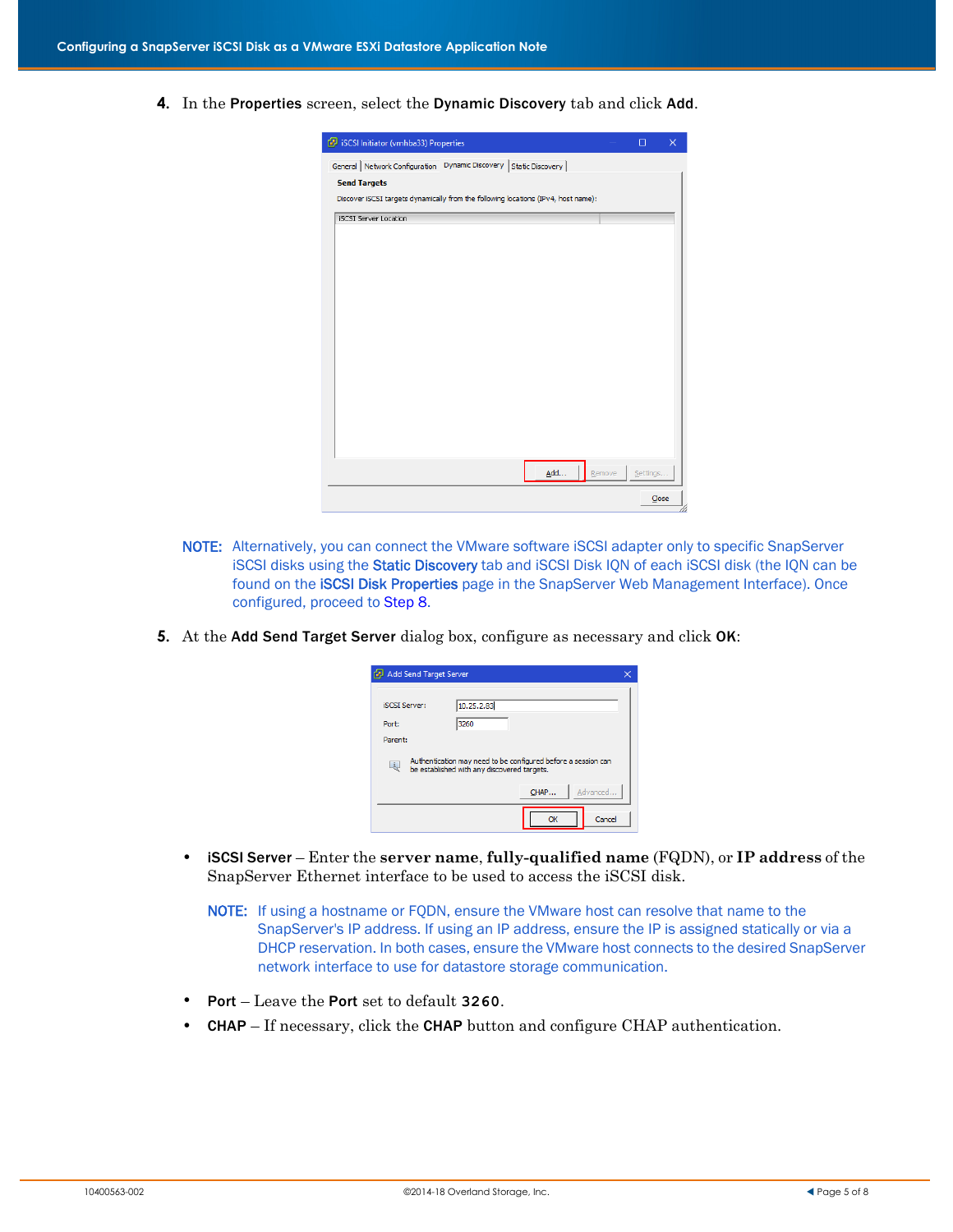**6.** Verify that the SnapServer target appears in the iSCSI Server Location field.



**7.** Select the Static Discovery tab and verify the discovered iSCSI **targets**.

| iSCSI Initiator (vmhba33) Properties                                                                                  |                                                 | П | × |
|-----------------------------------------------------------------------------------------------------------------------|-------------------------------------------------|---|---|
| General   Network Configuration   Dynamic Discovery                                                                   | <b>Static Discovery</b>                         |   |   |
|                                                                                                                       |                                                 |   |   |
| Discovered or manually entered iSCSI targets:                                                                         |                                                 |   |   |
|                                                                                                                       |                                                 |   |   |
|                                                                                                                       | <b>Target Name</b>                              |   |   |
|                                                                                                                       | ign.2003-01.org.linux-iscsi.haptos1.bobbethdafu |   |   |
|                                                                                                                       | ign.2003-01.org.linux-iscsi.haptos1.bobbethdefu |   |   |
|                                                                                                                       | ign.1997-10.com.snapserver:snap123456:iscsi0    |   |   |
| <b>ISCSI Server Location</b><br>haptos1.snapeng.com:3260<br>haptos1.snapeng.com:3260<br>10.25.2.83:3260<br>1005の実施発見所 | ign.1997-10.com.snapserver:snap123456:iscsi1    |   |   |

<span id="page-5-0"></span>**8.** Click Close and, when prompted to rescan the adapter, click Yes.



**9.** Verify the **iSCSI Software Adapter** successfully connects to each SnapServer iSCSI disk and displays it in the adapter's Details list.

For example, the following screen shows that the new iSCSI disk is connected to ESXi iSCSI Software Adapter **vmhba33**.

| <b>Hardware</b>                    | <b>Storage Adapters</b>           |        |                                                              |            | Add | Remove                                  | Refresh | Rescan All                |
|------------------------------------|-----------------------------------|--------|--------------------------------------------------------------|------------|-----|-----------------------------------------|---------|---------------------------|
| <b>Health Status</b>               | Device                            |        | Type                                                         | <b>WWN</b> |     |                                         |         |                           |
| <b>Processors</b>                  | <b>iSCSI Software Adapter</b>     |        |                                                              |            |     |                                         |         |                           |
| Memory                             | vmhba33<br>a                      |        | <b>iSCSI</b>                                                 |            |     | ign.1998-01.com.vmware:ecksi2-713b63d8: |         |                           |
| Storage                            | 2 port SATA IDE Controller (ICH9) |        |                                                              |            |     |                                         |         |                           |
| Networking                         | vmhba0<br>G                       |        | <b>Block SCST</b>                                            |            |     |                                         |         |                           |
|                                    | vmhba32<br>a                      |        | <b>Block SCSI</b>                                            |            |     |                                         |         |                           |
| Storage Adapters                   | <b>Dell SAS 6/iR Integrated</b>   |        |                                                              |            |     |                                         |         |                           |
| <b>Network Adapters</b>            | vmhba1<br>G                       |        | <b>Block SCSI</b>                                            |            |     |                                         |         |                           |
| <b>Advanced Settings</b>           |                                   |        |                                                              |            |     |                                         |         |                           |
| <b>Power Management</b>            |                                   |        |                                                              |            |     |                                         |         |                           |
| <b>Software</b>                    | <b>Details</b>                    |        |                                                              |            |     |                                         |         |                           |
|                                    | vmhha33                           |        |                                                              |            |     |                                         |         | Properties                |
| <b>Licensed Features</b>           | Model:                            |        | <b>iSCSI Software Adapter</b>                                |            |     |                                         |         |                           |
| <b>Time Configuration</b>          | <b>iSCST Name:</b>                |        | ign. 1998-01.com.vmware:ecksi2-713b63c8                      |            |     |                                         |         |                           |
| <b>DNS and Routing</b>             | <b>iSCSI Alias:</b>               |        |                                                              |            |     |                                         |         |                           |
| <b>Authentication Services</b>     | Connected Targets: 5              |        | Devices: 5                                                   | Paths:     | 5   |                                         |         |                           |
| Virtual Machine Startup/Shutdown   | Devices Paths<br>View:            |        |                                                              |            |     |                                         |         |                           |
| Virtual Machine Swapfile Location  |                                   |        |                                                              |            |     |                                         |         |                           |
| Security Profile                   | <b>Runtime Name</b>               | Target |                                                              |            |     |                                         |         | $LUN \wedge$<br>$\lambda$ |
| <b>Host Cache Configuration</b>    | vmhba33:C0:T5:L0                  |        | ign.1997-10.com.snapserver:snap123456:iscsi0:10.25.2.83:3260 |            |     |                                         |         | 0                         |
| <b>System Resource Reservation</b> | vmhoskkReimf6REi                  |        | ign:1997-10.com.snapserver:snap1284569iscs114107252888260    |            |     |                                         |         | $\mathbf{0}$              |
| <b>Agent VM Settings</b>           | vmhba33:C0:T7:L0                  |        | ign.1997-10.com.snapserver:snap123456:iscsi2:10.25.2.83:3260 |            |     |                                         |         | $\bf{0}$<br><b>M</b>      |
| <b>Advanced Settings</b>           | $\hat{~}$                         |        |                                                              |            |     |                                         |         | $\rightarrow$             |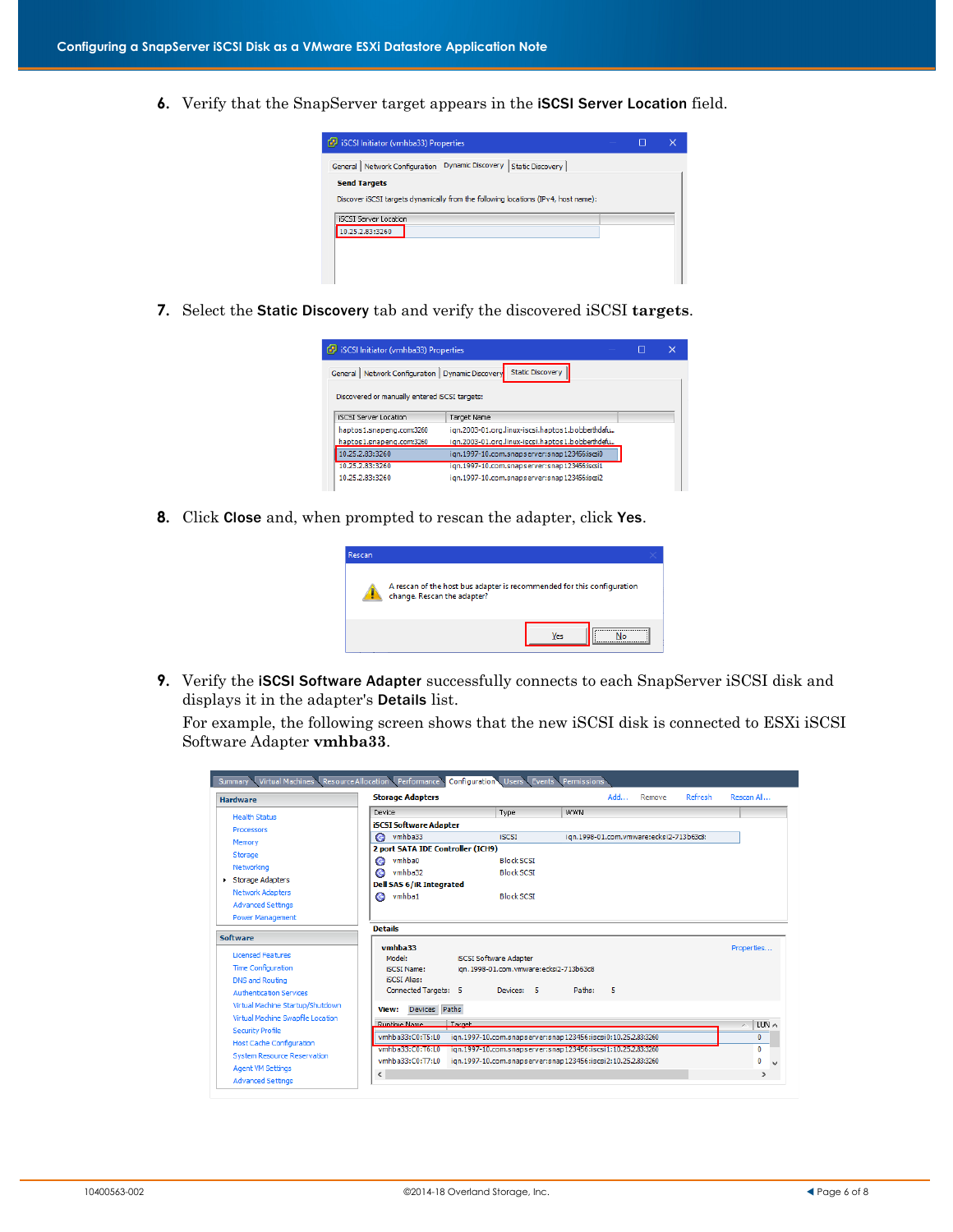# **Creating a VMware Datastore on a SnapServer iSCSI Disk**

Any iSCSI disks that have previously been configured as iSCSI datastores on this or another VMware host are automatically available for use in Storage > Datastores when the VMware iSCSI Software Adapter connects to them. New iSCSI disks or any disks that were previously formatted by a non-VMware system must first be configured and formatted as a VMware datastore.

- **1.** If necessary, log into ESXi host using **VMware vSphere Client**.
- **2.** In the vSphere Client:

| Virtual Machines Resource Allocation Performance<br>Summary |                   |                                               | Configuration Users Events Permissions |            |           |               |             |                |
|-------------------------------------------------------------|-------------------|-----------------------------------------------|----------------------------------------|------------|-----------|---------------|-------------|----------------|
| <b>Hardware</b>                                             | View:             | Datastores Devices                            | а                                      |            |           |               |             | с              |
| <b>Health Status</b>                                        | <b>Datastores</b> |                                               |                                        |            | Refresh   | Delete        | Add Storage | Rescan All     |
| <b>Processors</b>                                           |                   | Identification<br>$\mathcal{P}^{\mathcal{A}}$ | Device                                 | Drive Type | Capacity  | Free          | Type        | Last Update    |
| Memory                                                      | 目                 | datastore1                                    | ATA Serial Attach Non-SSD              |            | 144.00 GB | 134.93 GB     | VMFS3       | 9/17/2018 3:30 |
| Storage<br>k.                                               | 目                 | localscratch                                  | ATA Serial Attach Non-SSD              |            | 1.82 TB   | 1.13 TB       | VMFS3       | 9/17/2018 3:30 |
| Networking<br>n                                             | 目                 | vmstore1696                                   | vmstore1.snapen                        | Unknown    | 5.00 TB   | 208.41 GB NFS |             | 9/17/2018 12:0 |
| <b>Storage Adapters</b>                                     | 目                 | vmstore1699                                   | vmstore1.snapen                        | Unknown    | 5.00 TB   | 208.41 GB NFS |             | 9/17/2018 12:0 |
| <b>Network Adapters</b>                                     | 目                 | vmstore1-cdimag                               | vmstore1:/cdima                        | Unknown    | 5.00 TB   | 208.41 GB NFS |             | 9/17/2018 12:0 |
| <b>Advanced Settings</b>                                    | 目                 | vmstore1-enzo                                 | vmstore1:/enzo                         | Unknown    | 5.00 TB   | 208.41 GB     | NFS         | 9/17/2018 12:0 |
| <b>Power Management</b>                                     |                   |                                               |                                        |            |           |               |             |                |
| <b>Software</b>                                             | $\checkmark$      |                                               |                                        |            |           |               |             |                |
| <b>Licensed Features</b>                                    |                   | <b>Datastore Details</b>                      |                                        |            |           |               |             | Properties     |
| <b>Time Configuration</b>                                   |                   |                                               |                                        |            |           |               |             |                |
| DNS and Routing                                             |                   |                                               |                                        |            |           |               |             |                |
| <b>Authentication Services</b>                              |                   |                                               |                                        |            |           |               |             |                |
| Virtual Machine Startup/Shutdown                            |                   |                                               |                                        |            |           |               |             |                |
| Victual Machine Swanfile Location                           |                   |                                               |                                        |            |           |               |             |                |

- **a.** Select the Configuration tab.
- **b.** Under Hardware, select Storage.
- **c.** In the Datastores title bar, click Add Storage.
- **3.** From the first Add Storage Wizard screen, select Disk/LUN as the storage type, and click Next.
- **4.** At the next screen, select the SnapServer iSCSI disk that appears in the Select Disk/LUN list (expanding the Path ID column if necessary to view the disk IQN), and click Next.

| Add Storage                          |                                                              |            |                                                                          | $\Box$       | $\times$              |
|--------------------------------------|--------------------------------------------------------------|------------|--------------------------------------------------------------------------|--------------|-----------------------|
| <b>Select Disk/LUN</b>               | Select a LUN to create a datastore or expand the current one |            |                                                                          |              |                       |
| □ Disk/LUN<br><b>Select Disk/LUN</b> |                                                              |            | Name, Identifier, Path ID, LUN, Capacity, Expandable or VMFS Label c +   |              | Clear                 |
| Current Disk Layout                  | Name                                                         | Identifier | Path ID                                                                  | $LUN \times$ | Drive                 |
| Properties<br>Formatting             | LIO-ORG ISCSI Disk                                           | naa.600    | ign.1997-10.com.snapserver:snap123456:iscsi0                             | $\mathbf{0}$ | <b>Non-</b>           |
| Ready to Complete                    | <b>LID-URG ISOSI DISK</b>                                    | naa.buu    | 100.1997-10.com.snapserversnap1z6#568882                                 | U            | <b>NO<sub>I</sub></b> |
|                                      |                                                              |            | LIO-ORG iSCSI Disk  naa.600 iqn.1997-10.com.snapserver:snap123456:iscsi1 | $\mathbf{0}$ | Non-                  |
|                                      |                                                              |            |                                                                          |              |                       |
|                                      | $\hat{~}$                                                    |            |                                                                          |              |                       |
|                                      |                                                              |            | Next<br>$\leq$ Back                                                      | Cancel       |                       |